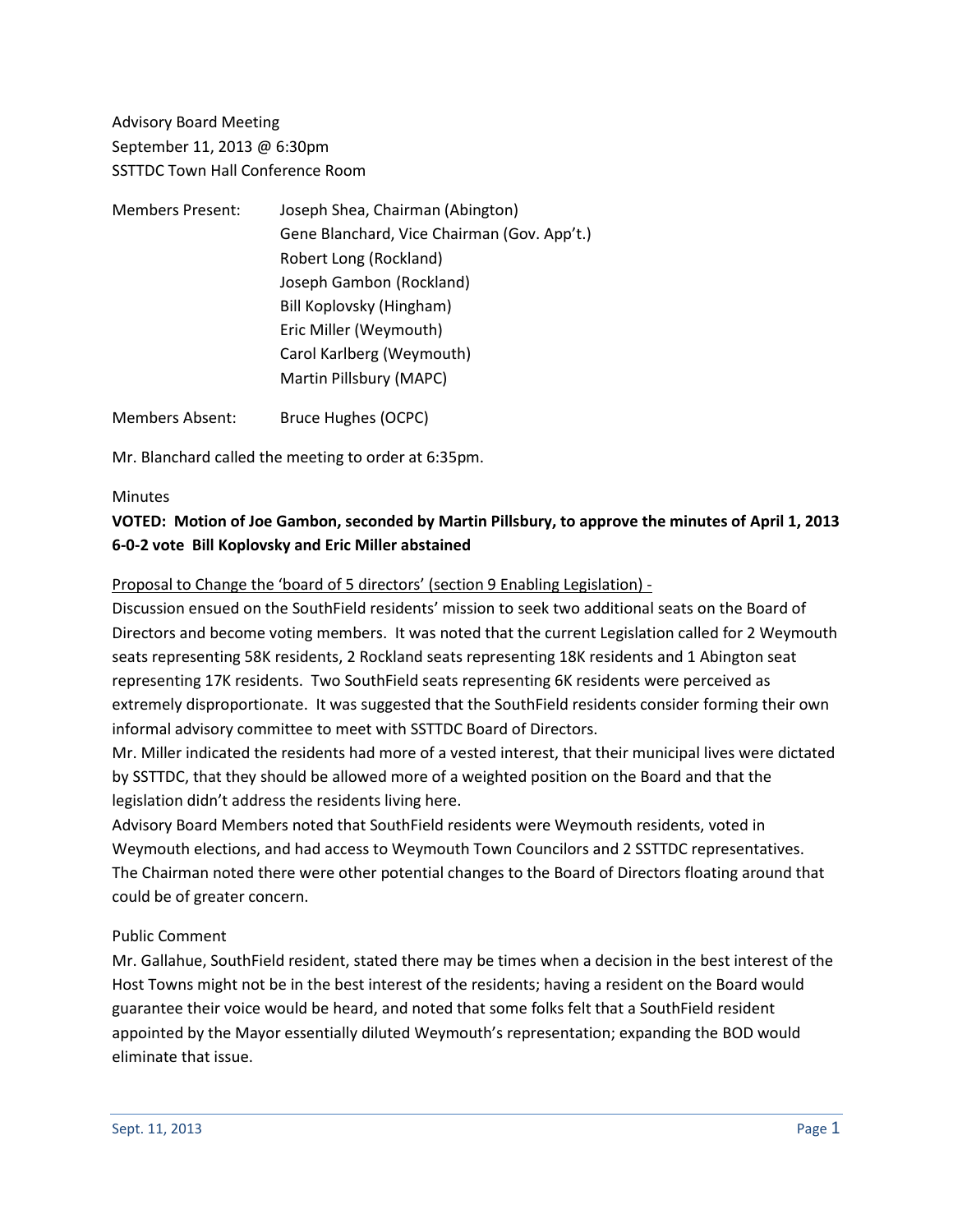### Potential impacts to the Communities by LNR/Starwood proposed SouthField plans -

Discussion ensued on the authority of the Advisory Board to give their opinions on issues which related to the budget, such as their July 29th letter to LNR/Starwood regarding the lack of commercial development. The Board was informed there had been no response to their letter.

The Board voiced frustration that LNR/Starwood reached out to the media (but not to the communities, planning agencies or SSTTDC) to discuss their plan to delay commercial development and move ahead with residential development. The Board agreed that commercial development was crucial to absorb costs for services associated with residential development, that balancing residential and commercial development would create a more sustainable community.

Mr. Pillsbury stated MAPC supported the project for economic development and job generation, and that was also the main reason for the NAVY land transfer; changes to the development program could affect infrastructure and trigger another EIR/CAC process.

Members discussed sending a letter to the Board of Directors expressing their concern that a diminished commercial development would have a negative impact on the budget and on future distribution of income to the towns, that commercial development must go hand in hand with residential in order to maintain an income stream and control costs incurred by increased housing. There was also a need for overall local involvement in the re-planning of the project (including MAPC and OCPC); changes must be appropriate and acceptable to address all financial issues. Any changes to the development program should go back to the 3 towns.

Mr. Miller stated Mr. Glantz was vague about plan changes in his meeting with the SouthField Residents. He said their plan would not exceed the residential cap of 2,855 units, a permanent source for water and sewer was their top concern, and they were in negotiations with local and state officials. The only statement Mr. Glantz made was that the current plan was not sustainable. Mr. Miller felt it was premature to write a letter now when it was not clear what LNR/Starwood will present. The Advisory board didn't have enough information to craft an intelligent letter.

Mr. Shea noted LNR/Starwood made statements in public and in print indicating they wanted to build more residential and less commercial in the near future, and that gave the Board cause for concern. Building more homes without commercial development would have a detrimental effect on the communities. Mr. Koplovsky suggested the letter to the Directors be ready for the October  $7<sup>th</sup>$  Board meeting.

### Public Comment

Mrs. Parsons, Rockland, stated that Mr. Glantz met with the ARAWH group and stated that LNR/Starwood was not interested in participating in a town meeting process or upholding the Enabling Legislation.

Ms. Pries, Weymouth, stated utilizing Weymouth water on the SouthField project could threaten the Weymouth watershed and cripple the herring run which was vital to the health of the commercial fishing industry; Weymouth already poured \$100M into this project and the developer should have had a permanent water/sewer source in place before building.

Ms. Hilbert, Weymouth, stated that some people on the Advisory Board were told how to vote.